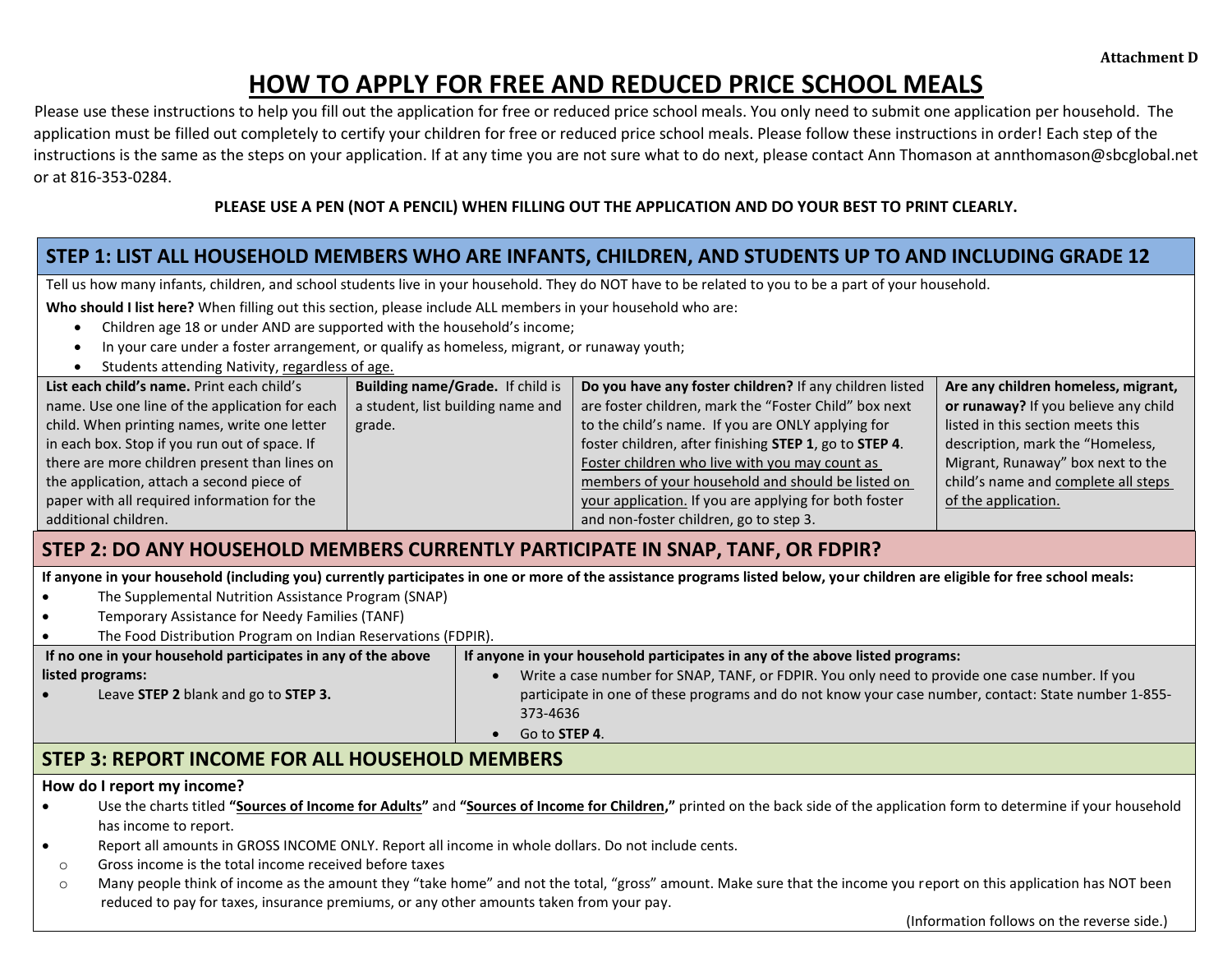| Write a "0" in any fields where there is no income to report. Any income fields left empty or blank will also be counted as a zero. If you write '0' or leave any fields blank, you are<br>certifying (promising) that there is no income to report. If local officials suspect that your household income was reported incorrectly, your application will be investigated. |                                                                                                                                                                                             |                   |                                                                                                                                                                                  |  |  |  |  |
|-----------------------------------------------------------------------------------------------------------------------------------------------------------------------------------------------------------------------------------------------------------------------------------------------------------------------------------------------------------------------------|---------------------------------------------------------------------------------------------------------------------------------------------------------------------------------------------|-------------------|----------------------------------------------------------------------------------------------------------------------------------------------------------------------------------|--|--|--|--|
| Mark how often each type of income is received using the check boxes to the right of each field.                                                                                                                                                                                                                                                                            |                                                                                                                                                                                             |                   |                                                                                                                                                                                  |  |  |  |  |
| <b>3.A. REPORT INCOME EARNED BY CHILDREN</b>                                                                                                                                                                                                                                                                                                                                |                                                                                                                                                                                             |                   |                                                                                                                                                                                  |  |  |  |  |
| count foster children's income if you are applying for them together with the rest of your household.                                                                                                                                                                                                                                                                       |                                                                                                                                                                                             |                   | A) Report all income earned or received by children. Report the combined gross income for ALL children listed in STEP 1 in your household in the box marked "Child Income." Only |  |  |  |  |
|                                                                                                                                                                                                                                                                                                                                                                             |                                                                                                                                                                                             |                   |                                                                                                                                                                                  |  |  |  |  |
|                                                                                                                                                                                                                                                                                                                                                                             |                                                                                                                                                                                             |                   | What is Child Income? Child income is money received from outside your household that is paid DIRECTLY to your children. Many households do not have any child income.           |  |  |  |  |
| <b>3.B REPORT INCOME EARNED BY ADULTS</b>                                                                                                                                                                                                                                                                                                                                   |                                                                                                                                                                                             |                   |                                                                                                                                                                                  |  |  |  |  |
| Who should I list here?                                                                                                                                                                                                                                                                                                                                                     |                                                                                                                                                                                             |                   |                                                                                                                                                                                  |  |  |  |  |
|                                                                                                                                                                                                                                                                                                                                                                             |                                                                                                                                                                                             |                   | When filling out this section, please include ALL adult members in your household who are living with you and share income and expenses, even if they are not related and        |  |  |  |  |
| even if they do not receive income of their own.                                                                                                                                                                                                                                                                                                                            |                                                                                                                                                                                             |                   |                                                                                                                                                                                  |  |  |  |  |
| Do NOT include:<br>$\bullet$                                                                                                                                                                                                                                                                                                                                                |                                                                                                                                                                                             |                   |                                                                                                                                                                                  |  |  |  |  |
| People who live with you but are not supported by your household's income AND do not contribute income to your household.<br>$\circ$                                                                                                                                                                                                                                        |                                                                                                                                                                                             |                   |                                                                                                                                                                                  |  |  |  |  |
| Infants, Children and students already listed in STEP 1.<br>$\circ$                                                                                                                                                                                                                                                                                                         |                                                                                                                                                                                             |                   |                                                                                                                                                                                  |  |  |  |  |
| List adult household members' names.                                                                                                                                                                                                                                                                                                                                        | Report earnings from work. Report all total gross income from                                                                                                                               |                   | Report income from public assistance/child support/alimony.                                                                                                                      |  |  |  |  |
| Print the name of each household member                                                                                                                                                                                                                                                                                                                                     | work in the "Earnings from Work" field on the application. This is                                                                                                                          |                   | Report all income that applies in the "Public Assistance/Child                                                                                                                   |  |  |  |  |
| in the boxes marked "Names of Adult                                                                                                                                                                                                                                                                                                                                         | usually the money received from working at jobs. If you are a self-<br>Support/Alimony" field on the application. Do not report the                                                         |                   |                                                                                                                                                                                  |  |  |  |  |
| Household Members (First and Last)." Do<br>not list any household members you listed                                                                                                                                                                                                                                                                                        | employed business or farm owner, you will report your net income.<br>cash value of any public assistance benefits NOT listed on the                                                         |                   |                                                                                                                                                                                  |  |  |  |  |
| in STEP 1. If a child listed in STEP 1 has                                                                                                                                                                                                                                                                                                                                  | chart. If income is received from child support or alimony, only<br>What if I am self-employed? Report income from that work as a                                                           |                   |                                                                                                                                                                                  |  |  |  |  |
| income, follow the instructions in STEP 3,                                                                                                                                                                                                                                                                                                                                  | report court-ordered payments. Informal but regular payments<br>net amount. This is calculated by subtracting the total operating<br>should be reported as "other" income in the next part. |                   |                                                                                                                                                                                  |  |  |  |  |
| expenses of your business from its gross receipts or revenue.<br>part A.                                                                                                                                                                                                                                                                                                    |                                                                                                                                                                                             |                   |                                                                                                                                                                                  |  |  |  |  |
| <b>Report income from</b><br>Report total household size. Enter the total number of household<br>Provide the last four digits of your Social Security Number. An                                                                                                                                                                                                            |                                                                                                                                                                                             |                   |                                                                                                                                                                                  |  |  |  |  |
| pensions/retirement/all other income.                                                                                                                                                                                                                                                                                                                                       | members in the field "Total Household Members (Children and                                                                                                                                 |                   | adult household member must enter the last four digits of their                                                                                                                  |  |  |  |  |
| Report all income that applies in the                                                                                                                                                                                                                                                                                                                                       | Adults)." This number MUST be equal to the number of household                                                                                                                              |                   | Social Security Number in the space provided. You are eligible                                                                                                                   |  |  |  |  |
| "Pensions/Retirement/ All Other Income"                                                                                                                                                                                                                                                                                                                                     | members listed in STEP 1 and STEP 3. If there are any members of                                                                                                                            |                   | to apply for benefits even if you do not have a Social Security                                                                                                                  |  |  |  |  |
| field on the application.                                                                                                                                                                                                                                                                                                                                                   | your household that you have not listed on the application, go back                                                                                                                         |                   | Number. If no adult household members have a Social Security                                                                                                                     |  |  |  |  |
|                                                                                                                                                                                                                                                                                                                                                                             | and add them. It is very important to list all household members, as                                                                                                                        |                   | Number, leave this space blank and mark the box to the right                                                                                                                     |  |  |  |  |
|                                                                                                                                                                                                                                                                                                                                                                             | labeled "Check if no SSN."<br>the size of your household affects your eligibility for free and                                                                                              |                   |                                                                                                                                                                                  |  |  |  |  |
|                                                                                                                                                                                                                                                                                                                                                                             | reduced price meals.                                                                                                                                                                        |                   |                                                                                                                                                                                  |  |  |  |  |
| <b>STEP 4: CONTACT INFORMATION AND ADULT SIGNATURE</b>                                                                                                                                                                                                                                                                                                                      |                                                                                                                                                                                             |                   |                                                                                                                                                                                  |  |  |  |  |
| All applications must be signed by an adult member of the household. By signing the application, that household member is promising that all information has been truthfully                                                                                                                                                                                                |                                                                                                                                                                                             |                   |                                                                                                                                                                                  |  |  |  |  |
| and completely reported. Before completing this section, please also make sure you have read the privacy and civil rights statements on the back of the application.                                                                                                                                                                                                        |                                                                                                                                                                                             |                   |                                                                                                                                                                                  |  |  |  |  |
| Provide your contact information. Write your current<br>Print and sign your name<br><b>Mail Completed</b><br>Share children's racial and ethnic identities (optional). On the                                                                                                                                                                                               |                                                                                                                                                                                             |                   |                                                                                                                                                                                  |  |  |  |  |
| back of the application, we ask you to share information about<br>address in the fields provided if this information is<br>and write today's date.<br>Form to: Nativity of                                                                                                                                                                                                  |                                                                                                                                                                                             |                   |                                                                                                                                                                                  |  |  |  |  |
| available. If you have no permanent address, this does not<br>Print the name of the adult<br><b>Mary School</b><br>your children's race and ethnicity. This field is optional and does<br>make your children ineligible for free or reduced price<br>10021 E. 36th<br>not affect your children's eligibility for free or reduced price<br>signing the application and       |                                                                                                                                                                                             |                   |                                                                                                                                                                                  |  |  |  |  |
| school meals. Sharing a phone number, email address, or                                                                                                                                                                                                                                                                                                                     | that person signs in the box                                                                                                                                                                | <b>Terrace S.</b> | school meals.                                                                                                                                                                    |  |  |  |  |
| both is optional, but helps us reach you quickly if we need                                                                                                                                                                                                                                                                                                                 | "Signature of adult."                                                                                                                                                                       | Independence, MO  |                                                                                                                                                                                  |  |  |  |  |
| 64052<br>to contact you.                                                                                                                                                                                                                                                                                                                                                    |                                                                                                                                                                                             |                   |                                                                                                                                                                                  |  |  |  |  |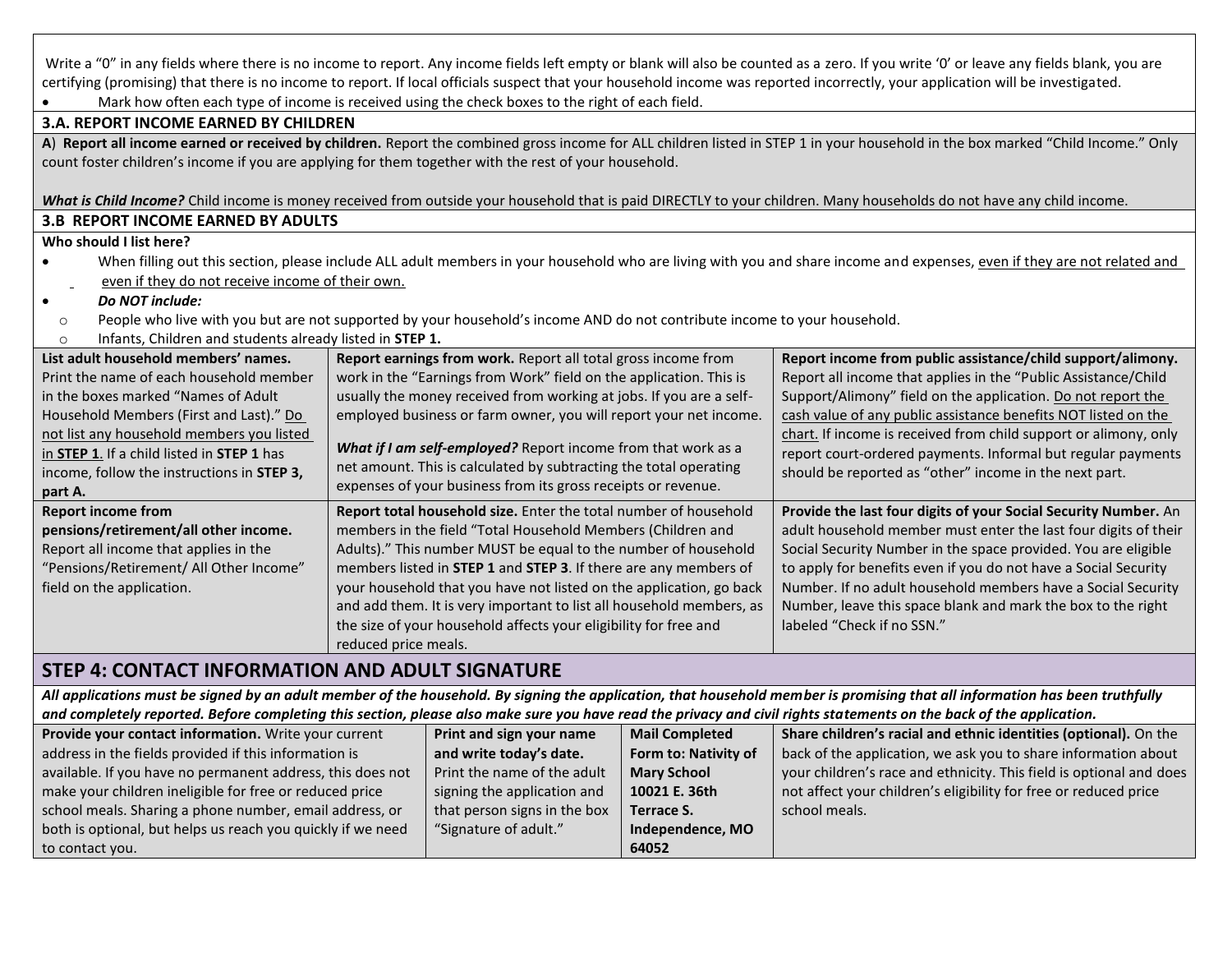### **2019-2020 Application for Free and Reduced Price School Meals**

Definition of **Household Member**: "Anyone who is living with you and shares income and expenses, even if not related." Children in **Foster care** and children who meet the definition of **Homeless**, **Migrant** or **Runaway** are eligible for free meals. Read **How to Apply for Free and Reduced Price School Meals** for more information.

|                                                                                                                                                                                                                                              | 010 EUEU APPIIUGIIUII IUI I IUU GIIU ILUUUUU I IIUU UUIIUUI IIIUGIU<br>omplete one application per household. Please use a pen (not a pencil). |    |                                                                                                                                                                                   | 110000111110116<br>Date Received by LEA (LEA use only)                  |  |  |
|----------------------------------------------------------------------------------------------------------------------------------------------------------------------------------------------------------------------------------------------|------------------------------------------------------------------------------------------------------------------------------------------------|----|-----------------------------------------------------------------------------------------------------------------------------------------------------------------------------------|-------------------------------------------------------------------------|--|--|
| STEP <sub>1</sub>                                                                                                                                                                                                                            |                                                                                                                                                |    | List ALL Household Members who are infants, children, and students up to and including grade 12 (if more spaces are required for additional names, attach another sheet of paper) |                                                                         |  |  |
| <b>Child's First Name</b>                                                                                                                                                                                                                    |                                                                                                                                                | МI | <b>Child's Last Name</b>                                                                                                                                                          | <b>Building Name</b><br>Migrant,<br>Foster<br>Runaway<br>Grade<br>Child |  |  |
| efinition of Household<br><b>lember</b> : "Anyone who is<br>ving with you and shares<br>come and expenses,<br>ven if not related."<br>hildren in Foster care<br>nd children who meet the<br>efinition of Homeless.<br>ligrant or Runaway are |                                                                                                                                                |    |                                                                                                                                                                                   |                                                                         |  |  |
| ligible for free meals. Read<br>low to Apply for Free and<br>educed Price School<br>leals for more information.                                                                                                                              |                                                                                                                                                |    |                                                                                                                                                                                   |                                                                         |  |  |
| STEP 2                                                                                                                                                                                                                                       |                                                                                                                                                |    | Do any Household Members (including you) currently participate in one or more of the following assistance programs: SNAP, TANF, or FDPIR? Circle one: Yes / No                    |                                                                         |  |  |
|                                                                                                                                                                                                                                              |                                                                                                                                                |    | If you answered NO > Complete STEP 3. If you answered YES > Write a case number here then go to STEP 4 (Do not complete STEP 3) Case Number:                                      | Write only one case number in this space.                               |  |  |
| STEP <sub>3</sub>                                                                                                                                                                                                                            | Report Income for ALL Household Members (Skip this step if you answered 'Yes' to STEP 2)                                                       |    |                                                                                                                                                                                   |                                                                         |  |  |
| A. Child Income                                                                                                                                                                                                                              |                                                                                                                                                |    | Child income<br>Conceitors abilities is the bounded to see issues. Disputed is that TOTAL associates as a second burst stillage than the                                          | How often?<br>Weekly Bi-Weekly 2x Month Monthly                         |  |  |

| Are you unsure what                                                           | A. Child Income<br>Sometimes children in the household earn income. Please include the TOTAL gross income earned by all children listed in                                                                                                                                                                                                                                                                                                                                                   |                    |                                                                                                            |                                             | Child income                                 | How often?<br>Weekly   Bi-Weekly 2x Month   Monthly |                                   |
|-------------------------------------------------------------------------------|----------------------------------------------------------------------------------------------------------------------------------------------------------------------------------------------------------------------------------------------------------------------------------------------------------------------------------------------------------------------------------------------------------------------------------------------------------------------------------------------|--------------------|------------------------------------------------------------------------------------------------------------|---------------------------------------------|----------------------------------------------|-----------------------------------------------------|-----------------------------------|
| income to include here?                                                       | STEP 1 here.                                                                                                                                                                                                                                                                                                                                                                                                                                                                                 |                    |                                                                                                            |                                             |                                              |                                                     |                                   |
| Flip the page and review<br>the charts titled "Sources<br>of Income" for more | B. All Adult Household Members (including yourself)<br>List all Household Members not listed in STEP 1 (including yourself) even if they do not receive income. For each Household Member listed, if they do receive income, report gross income (before taxes) for<br>each source in whole dollars (no cents) only. If they do not receive income from any source, write '0'. If you enter '0' or leave any fields blank, you are certifying (promising) that there is no income to report. |                    |                                                                                                            |                                             |                                              |                                                     |                                   |
| information.<br>The "Sources of Income"                                       |                                                                                                                                                                                                                                                                                                                                                                                                                                                                                              |                    | How often?                                                                                                 |                                             | How often?                                   |                                                     | How often?                        |
| for Children" chart will                                                      | Name of Adult Household Members (First and Last)                                                                                                                                                                                                                                                                                                                                                                                                                                             | Earnings from Work | Weekly Bi-Weekly 2x Month Monthly                                                                          | Public Assistance/<br>Child Support/Alimony | Weekly   Bi-Weekly 2x Month Monthly          | Pensions/Retirement/<br>All Other Income            | Weekly Bi-Weekly 2x Month Monthly |
| help you with the Child<br>Income section.                                    |                                                                                                                                                                                                                                                                                                                                                                                                                                                                                              |                    |                                                                                                            |                                             |                                              |                                                     |                                   |
| The "Sources of Income"<br>for Adults" chart will help                        |                                                                                                                                                                                                                                                                                                                                                                                                                                                                                              | æ                  |                                                                                                            |                                             |                                              |                                                     |                                   |
| you with the All Adult<br>Members<br>Household<br>section.                    |                                                                                                                                                                                                                                                                                                                                                                                                                                                                                              | - JD               |                                                                                                            |                                             |                                              |                                                     |                                   |
|                                                                               | <b>Total Household Members</b><br>(Children and Adults)                                                                                                                                                                                                                                                                                                                                                                                                                                      |                    | Last four digit of Social Security Number (SSN) of<br>primary wage earner or other adult household member. |                                             | $\mathsf{x}$<br>$\mathbf{x}$<br>$\mathsf{x}$ | <u>IX</u>                                           | Check if no SSN $\Box$            |
|                                                                               |                                                                                                                                                                                                                                                                                                                                                                                                                                                                                              |                    |                                                                                                            |                                             |                                              |                                                     |                                   |

#### **STEP 4**  Contact information and adult signature Mail Completed form to Nativity of Mary School 10021 E. 36th Terrace S. Independence, MO 64052

"I certify (promise) that all information on this application is true and that all income is reported. I understand that this information is given in connection with the receipt of Federal funds, and that school officials false information, my children may lose meal benefits, and I may be prosecuted under applicable State and Federal laws."

| Street Address (if available)                                                                                                | Apt#                  | City                                   | State | Zip             | Daytime Phone and Email (optional)                        |  |
|------------------------------------------------------------------------------------------------------------------------------|-----------------------|----------------------------------------|-------|-----------------|-----------------------------------------------------------|--|
|                                                                                                                              |                       |                                        |       |                 |                                                           |  |
| Printed name of adult completing the form                                                                                    |                       | Signature of adult completing the form |       |                 | Today's date                                              |  |
| DO NOT FILL OUT THIS SECTION. THIS IS FOR SCHOOL USE ONLY.                                                                   |                       |                                        |       |                 |                                                           |  |
| ANNUAL INCOME CONVERSION: WEEKLY X 52, EVERY 2 WEEKS X 26, TWICE A MONTH X 24, MONTHLY X 12 (USE ONLY IF MULTIPLE FREQUENCY) |                       |                                        |       |                 |                                                           |  |
| <b>Official Stamps/Temporary Assistance Household size:</b> The Contract Total income:                                       |                       |                                        |       |                 | Per: □Week □ Every 2 Weeks □ Twice a Month □ Month □ Year |  |
| Eligibility: OFree OReduced ODenied Reason:                                                                                  |                       |                                        |       | Date withdrawn: |                                                           |  |
| Determining Official's Signature:                                                                                            | Date Approved/Denied: |                                        |       |                 |                                                           |  |
| Confirming Official's Signature (For verification purposes only):<br>Date:                                                   |                       |                                        |       |                 |                                                           |  |

#### **Attachment E**